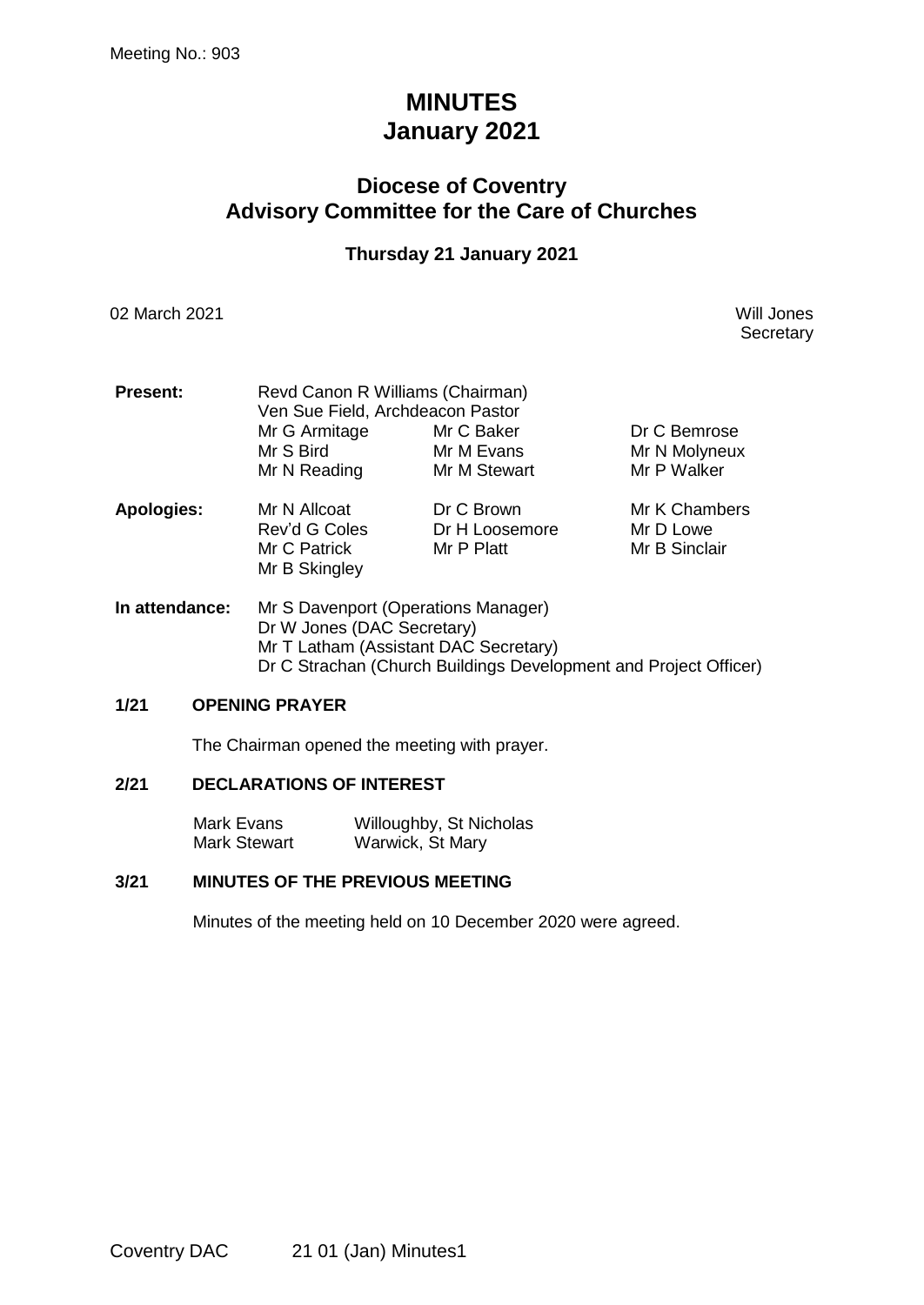## **4/21 NOTIFICATION OF ADVICE APPLICATIONS**

### **a) Applications**

| <b>Camp Hill, St Mary and St John</b><br>{2020-057263}    |                                                                                                                                       | Grade:<br><b>Unlisted</b> |  |  |  |
|-----------------------------------------------------------|---------------------------------------------------------------------------------------------------------------------------------------|---------------------------|--|--|--|
| Proposals:                                                | Disposal of some of the Church Contents (surplus to<br>requirement)                                                                   |                           |  |  |  |
| <i>Comments:</i>                                          | <b>Archdeacon Pastor</b>                                                                                                              |                           |  |  |  |
|                                                           | Delegated to: Archdeacon Pastor                                                                                                       |                           |  |  |  |
| <b>ACTION:</b>                                            | <b>Notification</b><br><b>Recommendation</b><br><b>of</b><br>acceptable information                                                   | upon<br>receipt<br>of     |  |  |  |
| <b>Harbury, All Saints</b><br>{C6552/2020}                | Grade:<br>Ш                                                                                                                           |                           |  |  |  |
| Proposals:                                                | <b>Replacement of heating system</b><br><b>Replacement of lighting</b><br><b>Introduction of AV System</b><br><b>Repairs to tower</b> |                           |  |  |  |
| Advice:                                                   | Support recommendations of site visit                                                                                                 |                           |  |  |  |
| <b>ACTION:</b>                                            | <b>Letter to PCC</b>                                                                                                                  |                           |  |  |  |
| <b>Newton, The Good Shepherd</b><br>{2020-054394}         |                                                                                                                                       | Grade:<br><b>Unlisted</b> |  |  |  |
|                                                           |                                                                                                                                       |                           |  |  |  |
| Proposals:                                                | Replace existing steel bell with a bell cast from bellmetal                                                                           |                           |  |  |  |
| <i>Comments:</i>                                          | <b>Keith Chambers</b>                                                                                                                 |                           |  |  |  |
| Decision:                                                 | Recommend                                                                                                                             |                           |  |  |  |
| <b>ACTION:</b>                                            | <b>Notification of recommendation</b>                                                                                                 |                           |  |  |  |
| <b>Stratford-upon-Avon, Holy Trinity</b><br>{2020-048863} |                                                                                                                                       | Grade:                    |  |  |  |
|                                                           | Proposals: Conservation of the 1611 King James Bible                                                                                  |                           |  |  |  |
| Correspondence:                                           | <b>CBC</b>                                                                                                                            |                           |  |  |  |
| Comments:                                                 | <b>Mark Evans</b>                                                                                                                     |                           |  |  |  |
|                                                           | Decision: Recommend                                                                                                                   |                           |  |  |  |
| <b>ACTION:</b>                                            | <b>Notification of recommendation</b>                                                                                                 |                           |  |  |  |
| <b>Stratford-upon-Avon, Holy Trinity</b><br>{2020-057368} |                                                                                                                                       | Grade:                    |  |  |  |
| Proposals:                                                | Introduction of a new external bin storage                                                                                            |                           |  |  |  |
| Comments:                                                 | <b>Mark Stewart</b>                                                                                                                   |                           |  |  |  |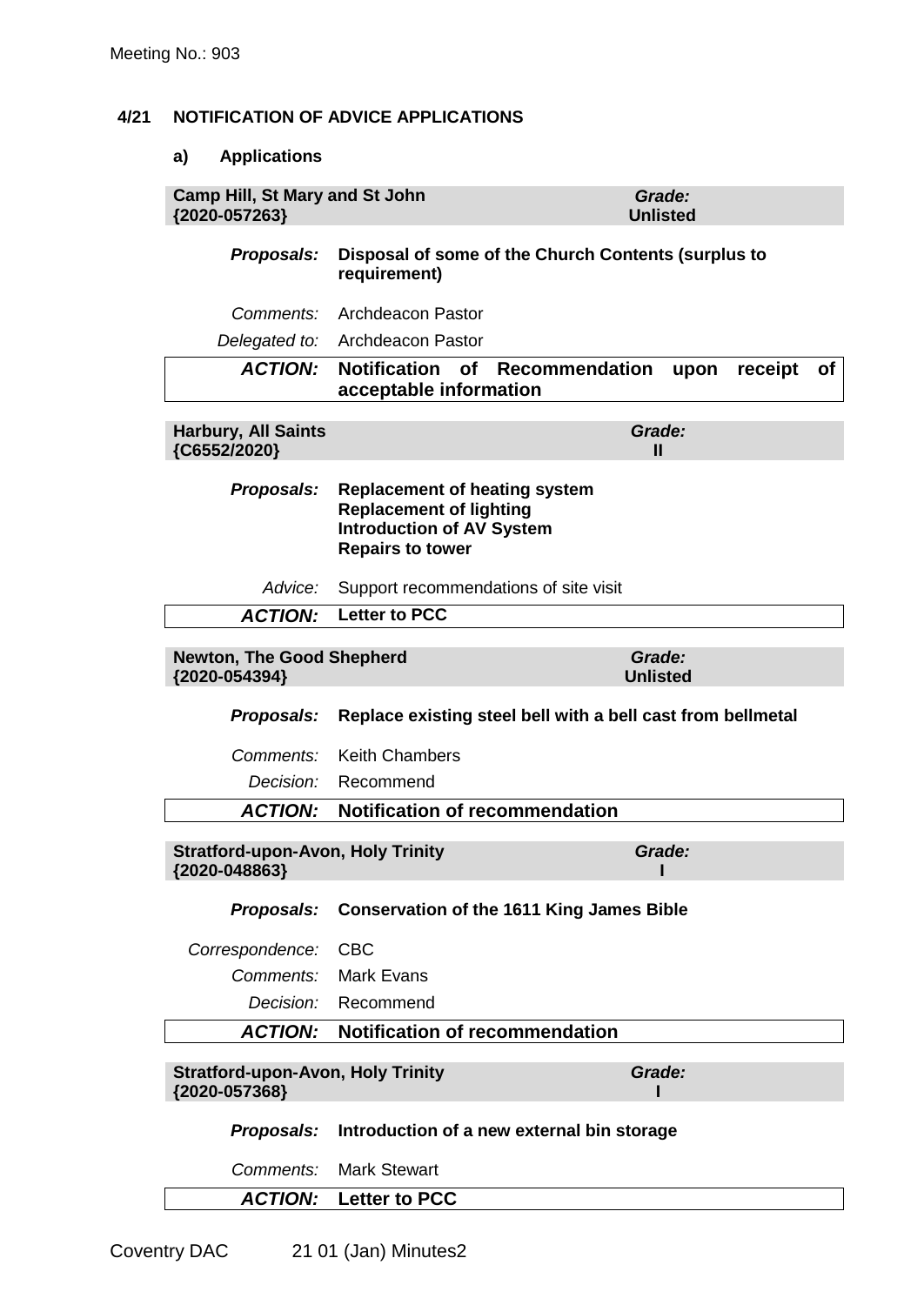| <b>Stratford-upon-Avon, Holy Trinity</b><br>{2021-057599} | Grade:                                                                                                                                                                          |  |  |  |
|-----------------------------------------------------------|---------------------------------------------------------------------------------------------------------------------------------------------------------------------------------|--|--|--|
| Proposals:                                                | Install a new wardens' wand cabinet in keeping with existing<br>crucifix case                                                                                                   |  |  |  |
| Comments:                                                 | <b>Mark Stewart</b>                                                                                                                                                             |  |  |  |
| <b>ACTION:</b>                                            | <b>Letter to PCC</b>                                                                                                                                                            |  |  |  |
| South Leamington, St John Baptist<br>{2020-057384}        | Grade:<br>$II^*$                                                                                                                                                                |  |  |  |
| Proposals:                                                | To fell 8-trees as per sketch plan, photographs, planning<br>permission and district council report.                                                                            |  |  |  |
| Comments:                                                 | Archdeacon Pastor, David Lowe, Nick Reading                                                                                                                                     |  |  |  |
| Decision:                                                 | Recommend                                                                                                                                                                       |  |  |  |
| Conditions:                                               | That, before works commence, the full details of the works in the<br>churchyard are submitted for DAC approval. Felling of the eight<br>trees is not affected by this condition |  |  |  |
| <b>ACTION:</b>                                            | <b>Notification of recommendation</b>                                                                                                                                           |  |  |  |
| <b>Warwick, St Mary</b><br>{2021-057800}                  | Grade:                                                                                                                                                                          |  |  |  |
| Proposals:                                                | <b>CONFIRMATORY FACULTY for works carried out under</b><br>interim faculty: Replacement of north roofs                                                                          |  |  |  |
| Comments:                                                 | Nick Reading                                                                                                                                                                    |  |  |  |
| Decision:                                                 | Recommend                                                                                                                                                                       |  |  |  |
| <b>ACTION:</b>                                            | <b>Notification of recommendation</b>                                                                                                                                           |  |  |  |
| <b>Willoughby, St Nicholas</b><br>{2020-055829}           | Grade:<br>$II^*$                                                                                                                                                                |  |  |  |
| Proposals:                                                | Font relocation installation of servery and disabled toilet as<br>per specification by Ken Holmes                                                                               |  |  |  |
| Correspondence:                                           | CBC, HE, SPAB                                                                                                                                                                   |  |  |  |
| Comments:                                                 | Archdeacon Pastor, Simon Bird, Christ Patrick                                                                                                                                   |  |  |  |
| <b>ACTION:</b>                                            | <b>Letter to PCC</b>                                                                                                                                                            |  |  |  |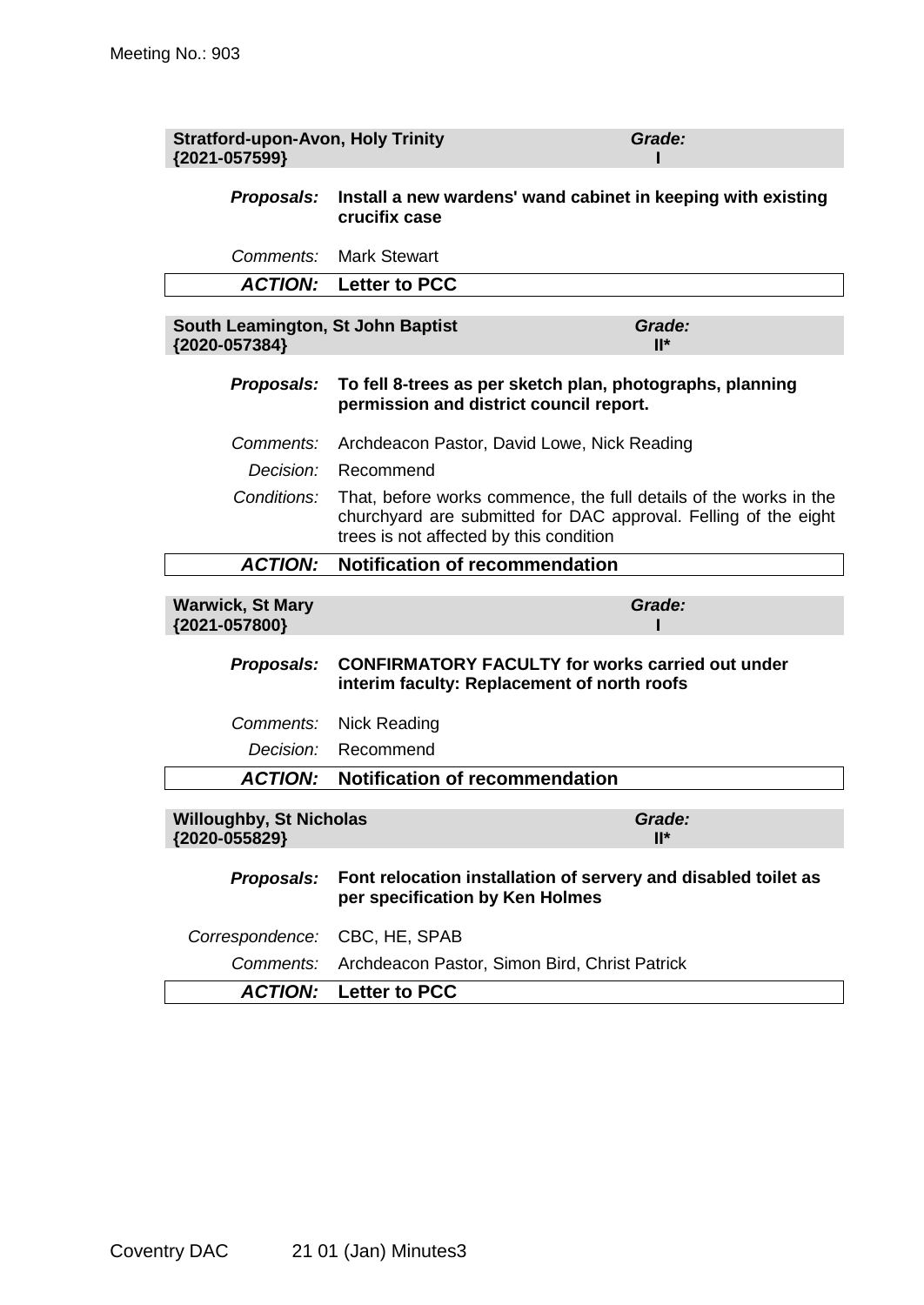### **5/21 LIST B APPLICATIONS**

**a) Approvals granted since the last meeting**

**Bourton-on-Dunsmore, St Peter {2020-056366}**

**Proposals Treat dry rot**

Date issued 03/12/2020

**Coventry, Holy Trinity {2020-057113}**

**Proposals During the installation of scaffold at the south east corner of church it was noticed that a cherry tree adjacent the scaffold had become decayed. The City Council tree inspector has advised that the tree is decaying and should be removed, though it is not an immediate danger to the public.**

Date issued 04/01/2021

**Grandborough, St Peter {2020-049589}**

**Proposals Replace wooden floor in entrance to church and repair damaged plaster in chancel**

Date issued 11/01/2021

**Leamington Hastings, All Saints {2020-056127}**

**Proposals Repair/restore a portion of the east boundary wall**

Date issued 08/12/2020

**Rugby, St George {2020-055279}**

**Proposals Felling of a dead tree in the Church grounds**

Date issued 14/12/2020

**Wyken, The Holy Cross {2019-029297}**

**Proposals We applied for a small Holly sapling as part of the diocesan Centenary Tree Project. Since we took delivery of the sapling, it has been cared for in its flowerpot until it grew large enough to be planted in the church garden. We wish to plant it in a grassy area at the rear of the church, adjacent to the car park, and near to the Millennium Yew tree which has flourished in that space.** 

> **Around the same time, we took delivery of a Centenary Tree Plaque, which we would like to install alongside the Holly sapling.**

Date issued 17/12/2020